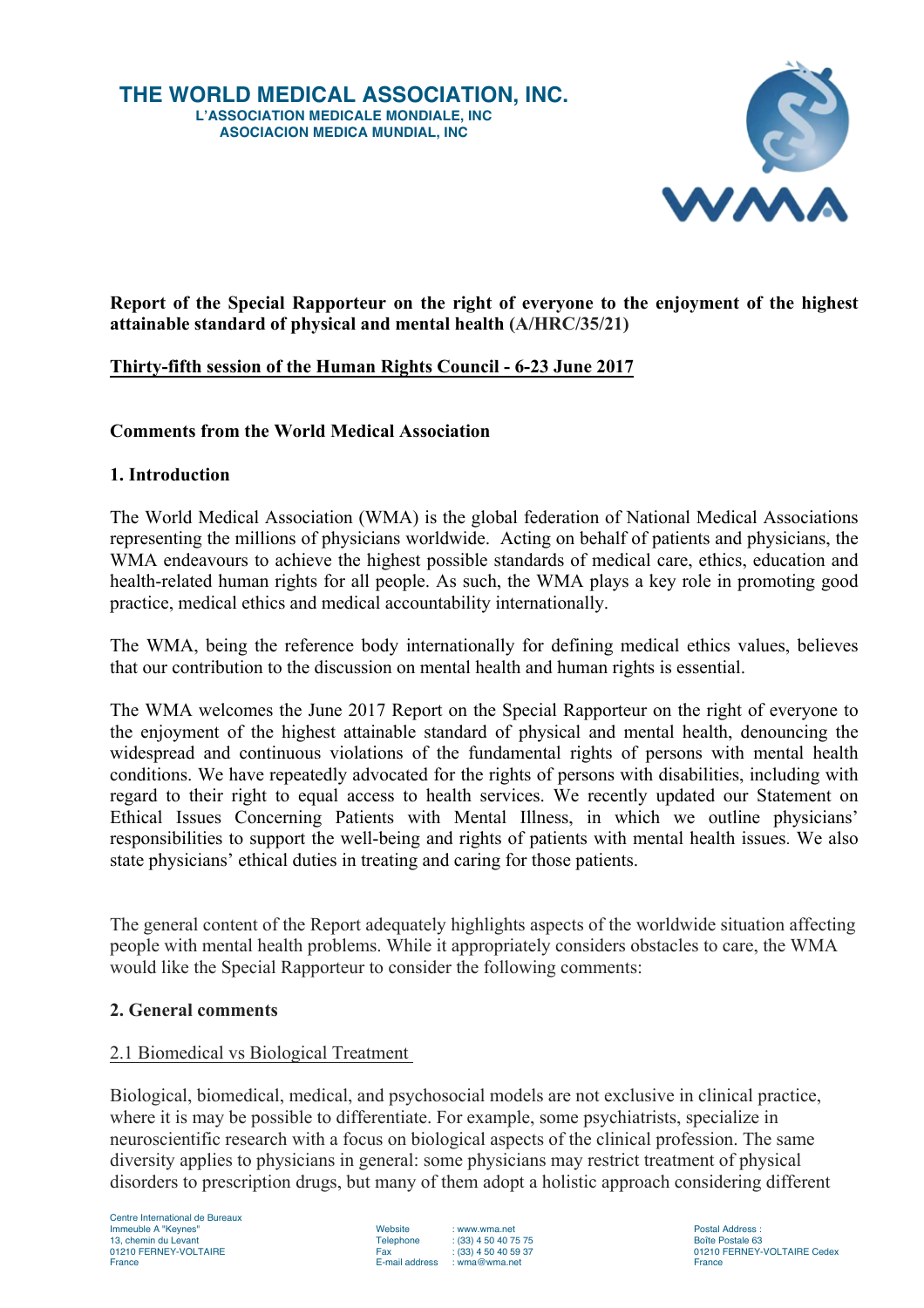needs of their patients. Thus, we suggest the change of the word "biomedical" by "biological" within the report.

Additionally, considering physicians as solely advocates of a biological model and the other relevant stakeholders as solely advocates of a psychosocial model has harmed those in need of mental health care. This compartmentalizes mental health treatment rather than embracing a holistic approach to care. Thus, the WMA advocates for placing all stakeholders together for a balanced biopsychosocial model of care (such as in paragraph 10).

### 2.2 The Importance of Pharmacological Treatment

In light of paragraph 8 of the report, we emphasize the development of specific drugs to treat mental illnesses. This advancement in psychiatry and medicine as a whole decreases the need to hospitalize patients suffering from mental illnesses, and combats the issue of neglected mental health. Additionally, we would like to point out that the main problem is not a "reductionist biomedical paradigm" as suggested, but rather the frugal investment in good quality public mental health services.

We fully share the concerns of the Special Rapporteur that "many of the concepts supporting the biomedical model in mental health failed to be confirmed by further research*".* Nonetheless, there is lacking research and evidence-based data supporting psychosocial interventions and health care providers, including psychiatrists and other mental health professionals, are waiting for proved alternatives easily applicable and efficient. However, we would like to emphasize the important role of pharmacological treatment, whose efficacy is widely proven by large evidence-based data.

Without sufficient research evidence to support the idea that psychosocial interventions are the firstline treatment option for the majority of people who experience mental health issues, this claim should not be advocated in this manner (as discussed in paragraph 80). Additionally, medication cannot be proposed as a first-line "treatment" option considering that the majority of people who experience mental health issues (and not diagnosed illnesses) do not need pharmacological treatment, rather they need another kind of help. When considering mental illnesses, experience and evidence up to this moment recommend a combination of medication and psychosocial interventions for most of them.

### 2.3 The Role of Psychiatrists and Other Physicians

We want to highlight the changes in governmental policies taking place in several countries which have been making consistent efforts to reform their psychiatry model. We therefore do not support the generalization of psychiatry as related to the pharmaceutical company as stated in the following sentence in paragraph 19: "the reductionist [biological] model, with support from psychiatry and the pharmaceutical industry, dominates clinical practice, policy"*.* 

Along the same lines, in paragraph 16, to oppose medical interests to a rights-based mental health care does not accurately reflect reality. Instead, it contributes to further exclude psychiatrists and other physicians as part of the desirable solutions of the problems identified.

We also suggest not considering mental health activists (with a political and ideological agenda) as general users who "threaten[s] and undermine[s] the reputation of the psychiatric profession" (paragraph 24). Again here, the Special Rapporteur does not sufficiently include psychiatrists in the report. If he "welcomes and encourages discussion within the psychiatric profession and with other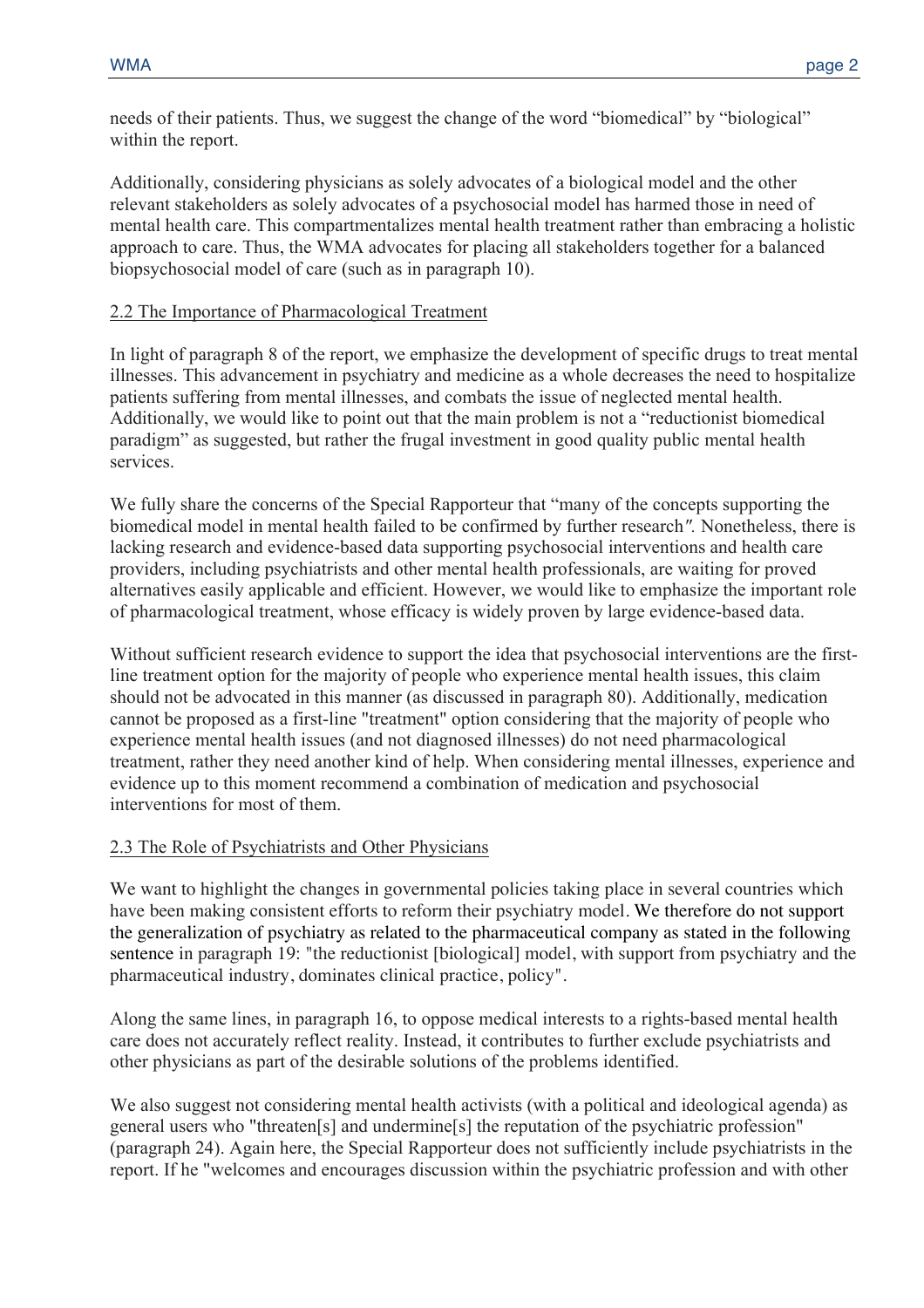stakeholders", the document needs to be inclusive to psychiatrists and not consider them one of the biggest problem affecting people's human rights.

# 2.4 Scaling Up and Scaling Across

As discussed in paragraph 55, the scarcity of mental health services as well as diverse and good quality mental health care is a worldwide phenomenon. Thus, calling "scaling up" of a rhetoric does not properly defend a broad package of integrated and coordinated services. Furthermore, replacing "scaling up" with "scaling across" does not completely address the issue because "scaling up" and "scaling across" are not mutually exclusive. Rather, they should both be enhanced. Thus, we suggest both scaling up appropriate care and scaling across sectors to improve care provisions.

### 2.5 Lack of Investments in Mental Health

We do not agree with the statement that "mental health investment continues to be predominantly focused on a biomedical model" (paragraph 12). The current problem for most countries continues to be the low investment in mental health programs and the scarcity of services and adequately educated people to provide mental health care.

We would also like to emphasize that the issues concerning first line treatments are not due to a "biomedical model of psychiatry"*,* but rather to the burdens general physicians face in their daily practice. These practitioners are the ones in charge of treating at first place the majority of the population. Lack of adequate education and overwhelming working conditions may also contribute to the misuse of first-line prescriptions. Moreover, the lack of primary health care specialized mental health services exacerbates this problem. We therefore suggest to widen/deeper the study of this problem in order to tackle this issue more efficiently.

Accordingly to WHO 2014 Mental Health Atlas<sup>1</sup>, "levels of public expenditures on mental health are very low in low and middle-income countries (less than US\$ 2 per capita)". There is worldwide an important lack of psychiatric services available and in countries that have adopted reforms to close psychiatric hospitals, policies were not followed by enough new community services for severe mental disorders and specialized outpatients' clinics to treat the most prevalent mental disorders. In parallel, general practitioners and family doctors working in primary care services in most countries do not have the necessary education to diagnose and treat the most common mental disorders<sup>2</sup>.

### 2.6 Geographical Terms

 $\overline{a}$ 

We suggest the use of general geographical distribution terms such as "many countries" (such as in paragraph 56) or "in different regions of the world" when referring to particular situations instead of specifying the specific location (such as "in Central and Eastern Europe" noted in paragraph 57).

### 2.7 Separation of Mental Illnesses

When referring to people with cognitive, intellectual and psychosocial disabilities, the WMA does not see the need to separate specified groups of patients, such as person with autism (paragraph 4).

<sup>1</sup> http://www.who.int/mental\_health/evidence/atlas/executive\_summary\_en.pdf?ua=1

<sup>&</sup>lt;sup>2</sup> Jorm AF, Korten AE, JAcomb PA, Rodgers B, Pollitt P (1997). Beliefs about helpfulness of interventions for mental disorders: a comparison of general practitioners, psychiatrists and clinical psychologists. Australian and New Zealand Journal of Psychiatry, 31: 844-851